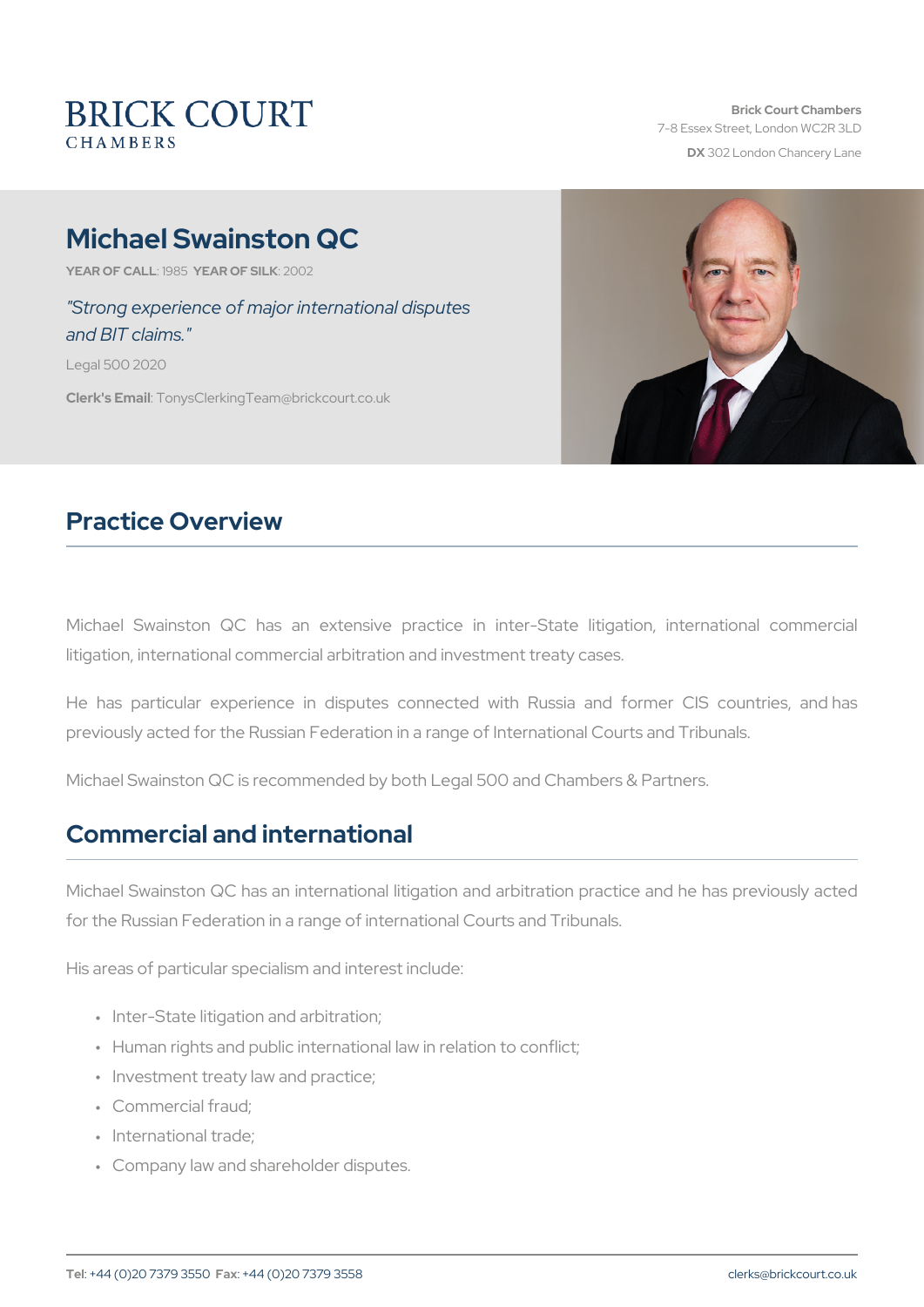Michael has been in the leading cases in all of his specialisms, dealir

- " Jurisdiction of the English Commercial Court, the DIFC Courts an Rights;
- " Fraud including frauds on banks, investors, the Lloyds insuranc authorities;
- " Forensic evidence, including ground-breaking techniques to s video and audio material, etc.;
- " Directors duties; permissible takeover techniques and defences;
- " The relationship between human rights law and international huma
- " Protection of anonymous witnesses in investment arbitration.

Notable current/recent cases include:

- " Yukos v Russian : Federation
- " Georgia v Russia ;
- " Ukraine v Rsussiday international cases);
- " Commercial arbitrations concerning syndicated loans; COAs; share
- " Multiple investment treaty cases at ICSID and at the PCA for Clair

Jurisdictions served (litigation and arbitration)

Strasbourg, the Hague, England, Hong Kong, Singapore, Dubai, Qatar,

## Qualifications & Appointments

#### Education

Sir William Turner's Grammar School; Downing College, Cambridge Oxford, (BCL Oxon).

Career

Called 1985; Lincoln's Inn (Hardwicke and Denning scholarships); ca QC, 2002.

Professional Appointments

- " Bencher of Lincoln's Inn
- " Member of the International Committee of the St Petersburg Intern
- " Former Chairman of the International Relations Committee of the E
- " Former UK delegate to the European Commission Common Frame of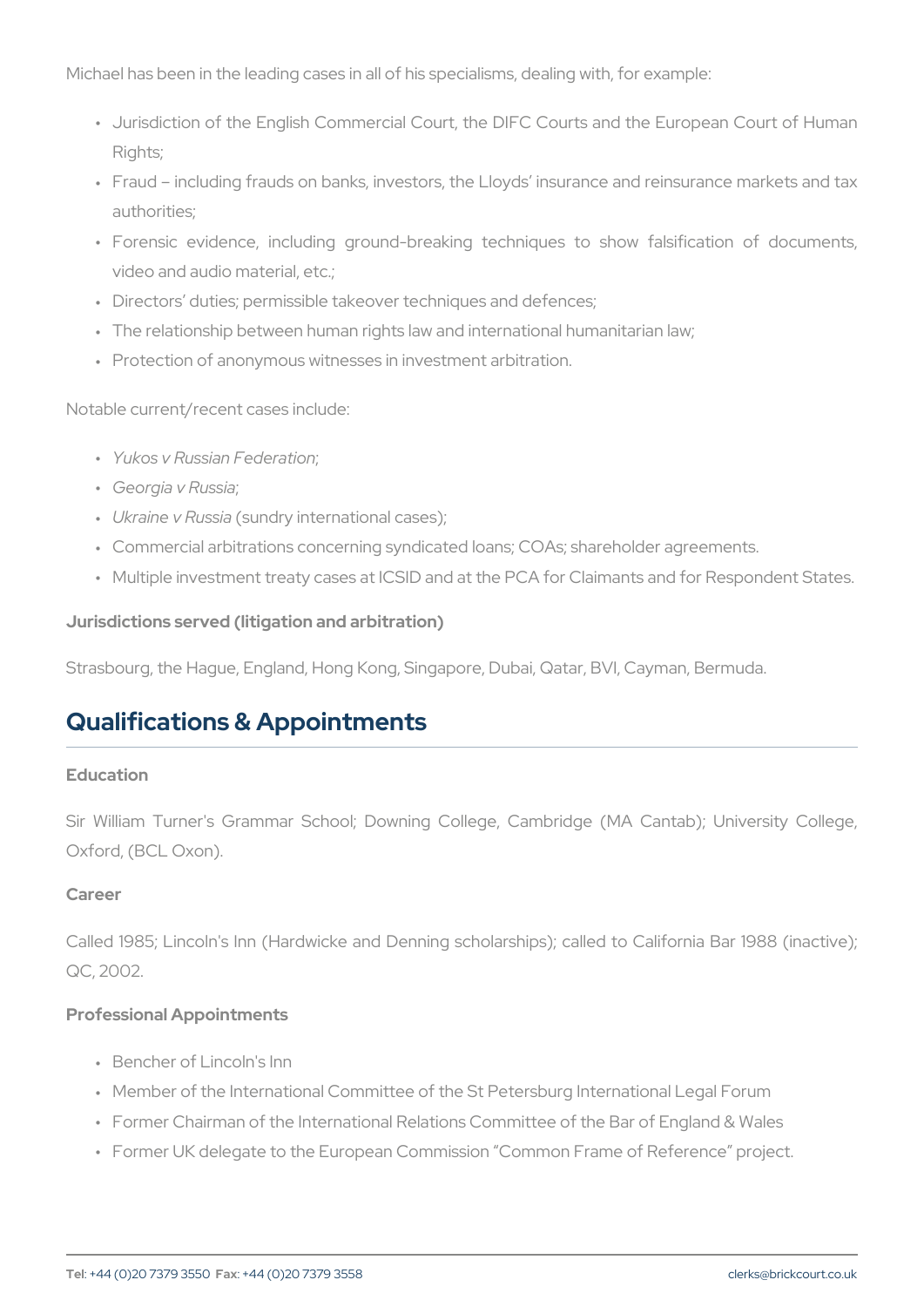Art, music, expeditions, watching football.

#### Directory Quotes

- ""At the top of his game and a giant of the commercial bar. An 2021)
- " "Highly experienced in Russia-related disputes." (Legal 500 2021)
- " "Detailed preparation and forensic cross examination are his m should observe him when he is in a trial, it s a free lesson not to
- " "An experienced advocate instructed in complex fraud disputes. the countries of the CIS. He often acts in cases arising in sectors." "Very committed to his clients." (Chambers & Partners 20
- " "Michael is very tenacious, and has a very aggressive cro effective." "He is focused on his arguments, and on maintain litigation." (Chambers & Partners UK & Global 2020)
- " "An extremely well-regarded advocate." (The Legal 500 2020)
- " "Strong experience of major international disputes and BIT claims. " "Exceptionally bright and devastatingly effective in cross-exal 2019)
- " "He's incredibly well known in the area. He's very able and ver heavyweight commercial fraud cases over the years." (Chambers & " "A tough cross-examiner and a brilliant strategist." (Chambers & P " "His coordination of the work and his advocacy is very impressive. " "He's highly accessible and very commercially focused." (Chamber " "A formidable advocate. He is hugely confident on his feet and Judges find him incredibly persuasive." (Chambers & Partners 201 " "A leader that you wouldn t want to see appearing on the other sid " "A very well-regarded senior member of the Bar with a strong Rus 500 2017)
- " "His cross-examination skills are second to none; he can go to 500 2017)
- " Held in high regard by instructing solicitors, and has a highparticularly well regarded in respect of civil fraud matters and and the CIS. (Chambers & Partners 2015)
- " "He is a fearless advocate, who is extremely knowledgeable,  $\mathfrak g$ practical and concise advice on key issues. His advocacy skills a 2015)
- " Not only the best barrister on Earth, but also on Mars. (The Lega